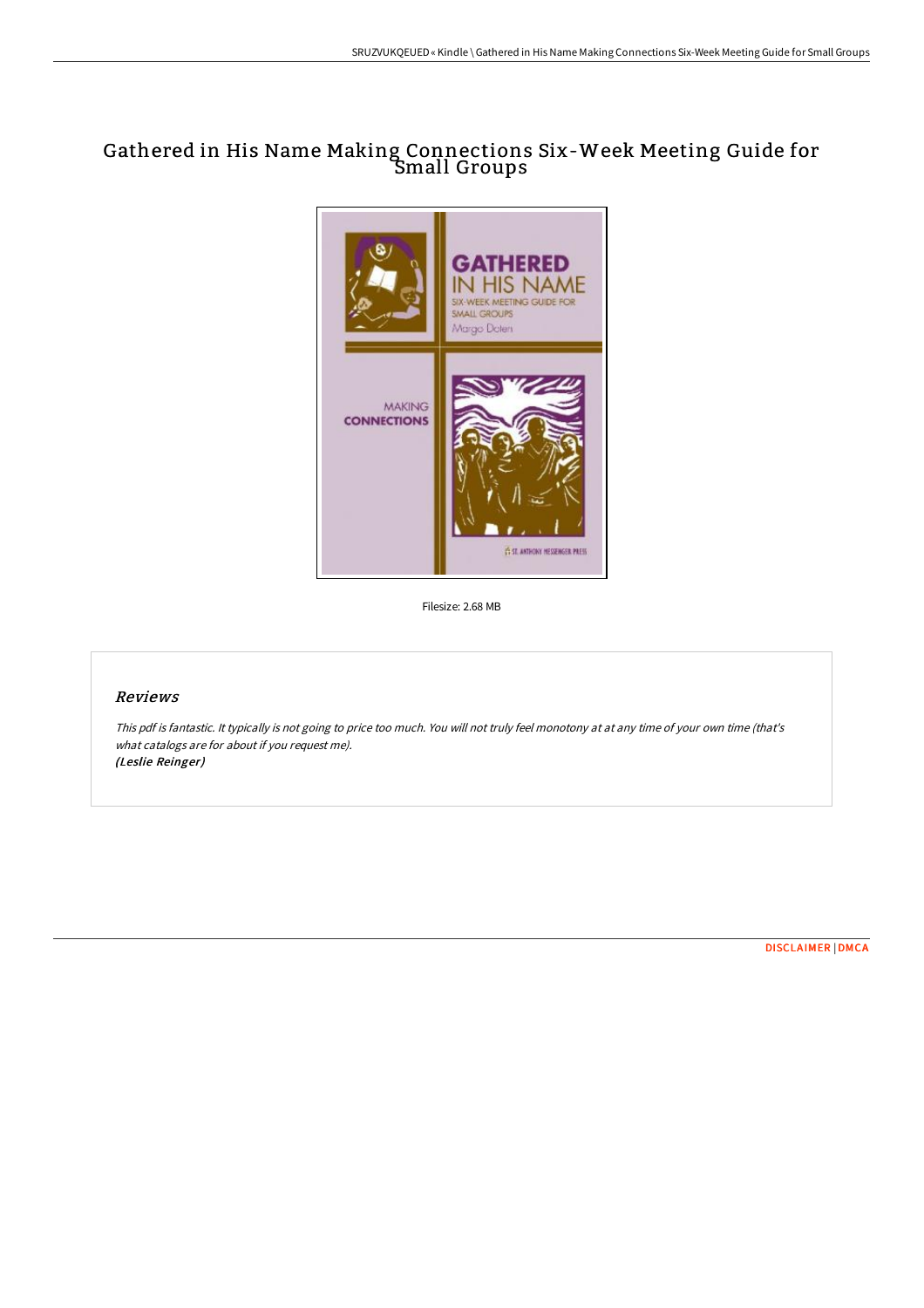## GATHERED IN HIS NAME MAKING CONNECTIONS SIX-WEEK MEETING GUIDE FOR SMALL GROUPS



St. Anthony Messenger Press. Paperback. Book Condition: New. Paperback. 27 pages. Dimensions: 11.0in. x 9.5in. x 0.1in.Small faith communities seeking a unique resource for fostering community, growing spiritually and better understanding distinctly Catholic experiences will find what they re looking for in Gathered in His Name. This series of six-session guides for small groups sessions such as The Spirit of Vatican II and Great Twentieth-Century Catholics informs as well as encourages Catholics to embrace their faith and its rich tradition. Each series guide consists of a historical context, spiritual exercises and several ways for small groups to interact and grow together. Making Connections is designed specifically for faith communities just getting started. This meeting series provides the tools and exercises necessary to build valuable connections among small group members. This particular guide focuses on helping members get to know themselves and Jesus, as well as their church all in an effort to become Jesus. Other six-session meeting guides: Great Twentieth-Century Catholics introduces inspiring Catholics: Thomas Merton, Dorothy Day, Pope John XXIII, Mother Teresa, Henri Nouwen and American Catholic laity The Spirit of Vatican II provides a deeper look at the role of Vatican II in our church today The Gospel of Mark focuses on the evangelical life of Mark and what it means to be a follower of Christ The Gospel of Matthew focuses on the reign of God, or the kingdom of heaven, and God s call to reform our lives The Old Testament introduces the books of the Old Testament: the Torah, historical books, Psalms and Proverbs, as well as the messianic prophecies The Sacraments explores the sacraments and the presence of God in our daily lives Lent and Easter examines the life-giving dimensions of the Lent and Easter seasons This item ships from multiple locations. Your book...

B Read Gathered in His Name Making [Connections](http://albedo.media/gathered-in-his-name-making-connections-six-week.html) Six-Week Meeting Guide for Small Groups Online  $\rightarrow$ Download PDF Gathered in His Name Making [Connections](http://albedo.media/gathered-in-his-name-making-connections-six-week.html) Six-Week Meeting Guide for Small Groups